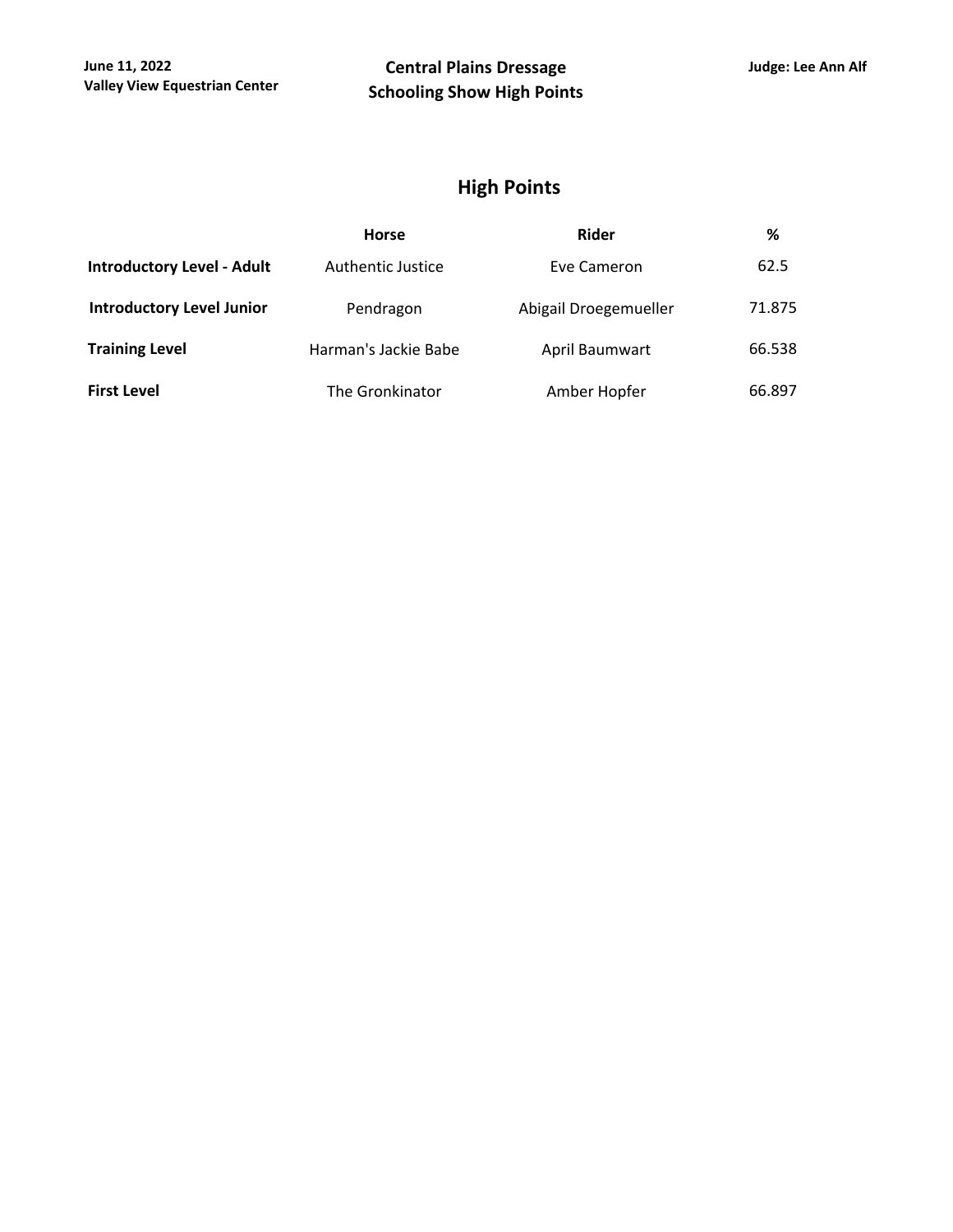## **Saturday**

## **Suitability W/T/C or W/J/L**

| $(C)$ Alf, |                                  |                            |                                    |                      |       |               |                |
|------------|----------------------------------|----------------------------|------------------------------------|----------------------|-------|---------------|----------------|
|            | 224 April Baumwart               | Harman Jackies Babe        | <b>Online Test Place Holder</b>    | <b>Adult Amateur</b> | 0.0   | 0.000%        | $\mathbf{1}$   |
|            | <b>Equitation W/T or W/J</b>     |                            |                                    |                      |       |               |                |
| (C) Alf,   |                                  |                            |                                    |                      |       |               |                |
|            | 90 Eve Cameron                   | <b>Authentic Justice</b>   | Online Test Place Holder           | <b>Adult Amateur</b> | 0.0   | 0.000%        | 1              |
|            | 97 Payton Wilson                 | Duck Duck Goose            | <b>Online Test Place Holder</b>    | JR/YR                | 0.0   | 0.000%        | $\mathbf{1}$   |
|            | <b>Introductory Level Test A</b> |                            |                                    |                      |       |               |                |
| (C) Alf,   |                                  |                            |                                    |                      |       |               |                |
|            | 90 Eve Cameron                   | <b>Authentic Justice</b>   | Introductory Walk-Trot Test A 2019 | <b>Adult Amateur</b> | 100.0 | 62.500%       | 1              |
| 238        | <b>Thomas Groves</b>             | Rob's Heart of Gold        | Introductory Walk-Trot Test A 2019 | <b>Adult Amateur</b> | 97.0  | 60.625%       | 2              |
| 221        | Abigail Droegemueller            | Pendragon                  | Introductory Walk-Trot Test A 2019 | JR/YR                | 111.5 | 69.688%       | $\mathbf{1}$   |
|            | 97 Payton Wilson                 | <b>Duck Duck Goose</b>     | Introductory Walk-Trot Test A 2019 | JR/YR                | 111.0 | 69.375%       | $\overline{2}$ |
| 229        | Maggie McGaugh                   | Tony                       | Introductory Walk-Trot Test A 2019 | JR/YR                | 110.0 | 68.750%       | 3              |
|            | 228 Blakely Morton               | Checkers                   | Introductory Walk-Trot Test A 2019 | JR/YR                | 107.5 | 67.188%       | 4              |
|            | 75 Aspyn Grannis                 | Celtic Dollywood           | Introductory Walk-Trot Test A 2019 | JR/YR                | 106.0 | 66.250%       | 5              |
|            | 230 Braylee Dugat                | Rowan                      | Introductory Walk-Trot Test A 2019 | JR/YR                | 101.0 | 63.125%       | 6              |
|            | 69 Charlee Watson                | Jadehanna Caliblu (Callie) | Introductory Walk-Trot Test A 2019 | JR/YR                | 99.5  | 62.188%       | $\overline{7}$ |
|            | <b>Introductory Level Test B</b> |                            |                                    |                      |       |               |                |
| (C) Alf,   |                                  |                            |                                    |                      |       |               |                |
|            | 238 Thomas Groves                | Rob's Heart of Gold        | Introductory Walk-Trot Test B 2019 | <b>Adult Amateur</b> | 97.0  | 60.625%       | $\mathbf{1}$   |
|            | 90 Eve Cameron                   | <b>Authentic Justice</b>   | Introductory Walk-Trot Test B 2019 | <b>Adult Amateur</b> | 94.0  | 58.750%       | 2              |
| 221        | Abigail Droegemueller            | Pendragon                  | Introductory Walk-Trot Test B 2019 | JR/YR                | 115.0 | 71.875%       | $\mathbf{1}$   |
| 80         | Maddelyn Brickman                | Jaeger's Platinum          | Introductory Walk-Trot Test B 2019 | JR/YR                | 114.5 | 71.563%       | $\overline{2}$ |
| 97         | Payton Wilson                    | Duck Duck Goose            | Introductory Walk-Trot Test B 2019 | JR/YR                | 110.5 | 69.063%       | 3              |
| 229        | Maggie McGaugh                   | Tony                       | Introductory Walk-Trot Test B 2019 | JR/YR                | 108.5 | 67.813%       | 4              |
|            | 228 Blakely Morton               | Checkers                   | Introductory Walk-Trot Test B 2019 | JR/YR                | 107.5 | 67.188%       | 5              |
|            | 75 Aspyn Grannis                 | Celtic Dollywood           | Introductory Walk-Trot Test B 2019 | JR/YR                | 106.0 | 66.250%       | 6              |
| 230        | <b>Braylee Dugat</b>             | Rowan                      | Introductory Walk-Trot Test B 2019 | JR/YR                | 100.0 | 62.500%       | 7              |
|            | 69 Charlee Watson                | Jadehanna Caliblu (Callie) | Introductory Walk-Trot Test B 2019 | JR/YR                | 99.5  | 62.188%       | $\overline{7}$ |
|            | <b>Introductory Level Test C</b> |                            |                                    |                      |       |               |                |
| $(C)$ Alf, |                                  |                            |                                    |                      |       |               |                |
|            | 80 Maddelyn Brickman             | Jaeger's Platinum          | Introductory Walk-Trot Test C 2019 | JR/YR                | 132.5 | 66.250%       | $\mathbf{1}$   |
|            | 229 Maggie McGaugh               | Tony                       | Introductory Walk-Trot Test C 2019 | JR/YR                | 126.0 | 63.000%       | 2              |
|            | <b>Training Level Test 1</b>     |                            |                                    |                      |       |               |                |
| $(C)$ Alf, |                                  |                            |                                    |                      |       |               |                |
|            | 224 April Baumwart               | Harman Jackies Babe        | Training Level, Test 1 2019        | <b>Adult Amateur</b> |       | 173.0 66.538% | $\mathbf 1$    |